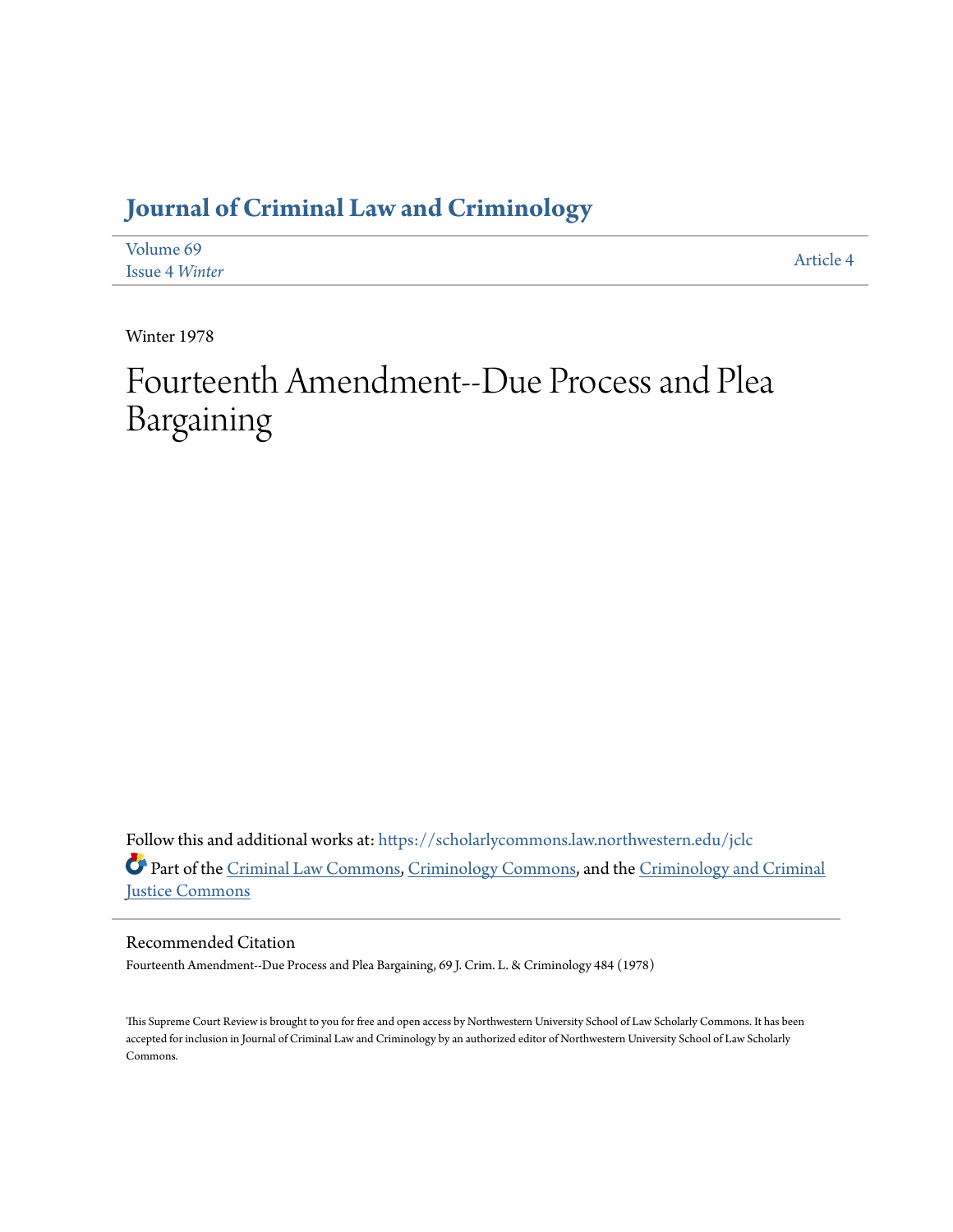## **FOURTEENTH AMENDMENT-DUE PROCESS AND PLEA BARGAINING**

### Bordenkircher v. Hayes, 434 **U.S. 357 (1978)**

In *Bordenkircher v. Hayes,'* the Supreme Court held that the due process clause of the fourteenth amendment is not violated when a state prosecutor carries out a threat made during plea negotiations .to have the accused reindicted on more serious charges if he does not plead guilty to the offense with which he was originally charged. This holding signals the expansion of the prosecutor's legitimate leverage in the plea bargaining situation. However, the availability of such leverage may, in the long run, prove advantageous to defendants since it will encourage prosecutors to bring their initial charges at a lower level than they might otherwise have done. This shift in the prosecutor's preferred strategy will, in turn, have the effect of narrowing the defendant's uncertainty about the lower bounds of the prosecutor's offer and thus of providing the defendant with a clearer idea of the parameters of the plea bargain.

**I**

In January, 1973, Lewis Hayes was indicted by a Fayette County, Kentucky grand jury for forgery of a check in the amount of \$88.30. He was charged with uttering a forged instrument, an offense then**<sup>2</sup>** carrying a penalty of two to ten years in prison. During a pretrial conference at which Hayes, his retained counsel and the state prosecutor were present, the issue of a possible plea agreement was discussed. The prosecutor proposed that if Hayes would plead guilty to the indictment he would recommend a five-year sentence. Alternatively, if Hayes did not plead guilty, the prosecutor announced his intention to return to the grand jury to seek further indictment based upon Hayes' two prior felony convictions.<sup>3</sup> These convictions made

'434 **U.S.** 357 (1978).

2 Ky. REV. **STAT. §** 434.130 (repealed 1974).

<sup>3</sup>The prosecutor's own characterization of the plea offer is informative. In cross-examining Hayes at trial he asked:

Isn't it a fact that I told you at that time (the initial bargaining session) that if you did not intend to plead guilty to five years for this charge and **...** save the court the inconvenience and necessity of a trial and taking up this time that I intended to return to the grand jury and ask them to indict you based upon these prior felony convictions?

434 U.S. at 358 n.I.

Hayes subject to prosecution under the Kentucky Habitual Criminal Act, then Ky. REV. **STAT.** § 431.190 (repealed 1975). This is a recidivism statute with a mandatory penalty of life imprisonment for. any person convicted a third time of felony.<sup>4</sup> Hayes refused to plead guilty and insisted on receiving a full trial. The prosecutor thereupon returned to the grand jury and obtained an indictment charging Hayes under the Habitual Criminal Act.

At trial, a jury found Hayes guilty on the principal charge of uttering a forged instrument and, in a separate proceeding, found that he had twice before been convicted of felonies. Hayes was therefore sentenced to a life term in the penitentiary as required by the habitual offender statute. Following his defeat in the Kentucky courts,<sup>5</sup> Hayes petitioned the United States District Court for the Eastern District of Kentucky for a writ of habeas

"The statute in effect at the time of Hayes' trial provided that "[ainy person convicted a **...** third time of felony ... shall be confined in the penitentiary during his life." Ky. REv. **STAT. §** 431.190 (repealed 1975). In 1977, the Kentucky legislature enacted a new statute, Ky. Rav. **STAT. § 532.080** (1977 Supp.), which was intended to limit the sweeping applicability of the earlier statute. Under the new statute, Hayes would have been subject to a maximum indeterminate term of 10 to 20 years. Ky. REV. STAT. **§** 532.080(6)(b). Moreover, the conditions adopted in the new statute to limit its breadth would have precluded its use in Hayes' case. Under the new statute, a previous conviction cannot form the basis for a recidivist charge unless "a prison term of one year or more was imposed, the sentence or probation was completed within five years of the present offense, and the offender was over the age of 18 when the offense was committed. At least one of Hayes' prior convictions did not meet these conditions."434 **U.S.** 359 n. 2. Hayes' first conviction occurred in 1961 when he was 17 years old. At that time Hayes pleaded guilty to a charge of detaining a female, a lesser included offense of rape, and served five years in the state reformatory for the offense. In 1970, Hayes was convicted of robbery. He was sentenced to five years imprisonment, but was released on probation immediately. *Id.* at 359 n.3.

<sup>5</sup> In an unpublished opinion, the Kentucky Court of Appeals upheld the prosecutor's plea offer and his decision to indict Hayes under the habitual offender statute as a legitimate use of available leverage in the plea bargaining context. It thus rejected Hayes' objections to his increased sentence and held that given his previous felony record, there was no constitutional infirmity in imposing a life sentence with the possibility of parole. *See* Bordenkircher v. Hayes, 434 U.S. 357, 359.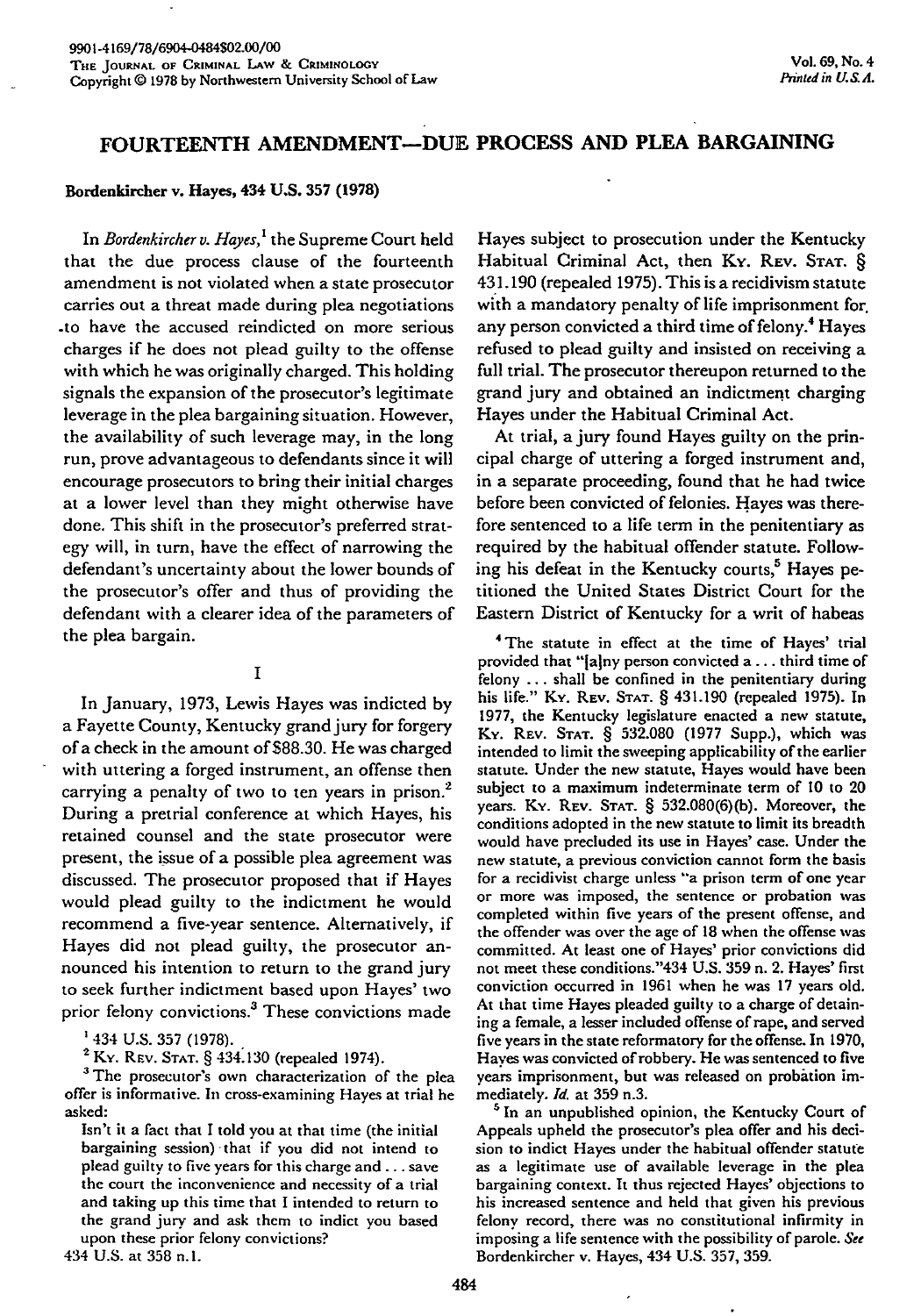corpus challenging the constitutionality of the enhanced sentence. The district court denied the writ and held that there had been no constitutional violation in the sentence or the indictment procedure.<sup>6</sup>

On appeal, the Court of Appeals for the Sixth Circuit reversed.<sup>7</sup> It held that it is a violation of due process to place a defendant in fear of retaliatory action for insisting on his constitutional right to stand trial. $8$  Thus the circuit court, while recognizing the prosecutor's right to offer a defendant concessions relating to prosecution under an existing indictment, held that a prosecutor may not threaten a defendant with the consequence that more severe charges may be brought if he insists on going to trial.<sup>9</sup> The crux of the distinction between these two situations is the potential for impermissible prosecutorial vindictiveness which exists in the latter. It is this element of vindictiveness which the Sixth Circuit found to be offensive to principles of due process.<sup>10</sup>

The Supreme Court granted certiorari<sup>11</sup> "to consider a constitutional question of importance in the administration of criminal justice."<sup>12</sup> In a five to four decision, the Court reversed the Sixth Circuit and held that there is no due process violation when a prosecutor carries out a threat, made during plea negotiations, to reindict the accused on more serious charges if he does not plead guilty to the offense with which he was originally charged.<sup>13</sup>

Writing for the majority,<sup>14</sup> Justice Stewart sought to downplay the element of prosecutorial vindictiveness on which the court of appeals had relied, **by** emphasizing the "give-and-take negotiation" between prosecutor and defendant which is characteristic of the plea bargaining situation. Thus in a sweeping statement which suggests that *Bordenkircher* may signal the beginning of a trend toward Supreme Court tolerance of even greater prosecutorial advantage in the plea bargaining situation than has traditionally existed, the Court held that "in the 'give-and-take' of plea bargaining, there is **no...** element of punishment or retaliation so long as the accused is free to accept or reject the

**"The** opinion of the District Court is unreported. *See* Bordenkircher v. Hayes, 434 **U.S. 357, 360 n.4.**

**"The** majority included Chief Justice Burger and Justices White, Rehnquist, and Stevens.

prosecution's offer."<sup>15</sup> While recognizing that offers such as the one made to Hayes may deter the exercise of legal trial rights, the Court argued that such a deterrent effect presents no constitutional infirmity. The Court distinguished *Bordenkircher* from situations which create some danger that the State might be retaliating against the accused for lawfully attacking his conviction, and argued that it is-only in the latter that a due process violation n is om<br>arises.<sup>16</sup>

In buttressing his argument that *Bordenkircher* does not present a situation in which a prosecutor retaliates against a defendant **by** bringing more serious charges after plea negotiations have failed, Stewart pointed to the fact that Hayes was given "notice" of the prosecutor's intent at the plea bargaining session. Thus, he argued, the case would have been no different if the grand jury had indicted Hayes as a recidivist from the outset and the prosecutor had offered to drop that charge as part of the plea bargain.<sup>17</sup>

**.**This characterization of the prosecutor's conduct as reflecting not vindictiveness, but the "simple reality that the prosecutor's interest at the bargaining table is to persuade the defendant to forego his right to plead not guilty,"<sup>18</sup> was not, however, unanimously accepted by other members of the Court. Justice Blackmun, in dissent,<sup>19</sup> argued that vindictiveness was present in *Bordenkircher* to the same degree as it had been in earlier cases in which constitutional violations had been found. Blackmun also rejected the majority's equation of the situation in *Bordenkircher* with one in which the recidivist charge had been brought in the original indictment. While acknowledging that the consequence of holding the prosecutor's conduct in *Bor-*

<sup>15</sup> 434 U.S. at 363.<br><sup>16</sup> Prosecutorial vindictiveness against a defendant for having successfully attacked his first conviction was **held** unconstitutional in North Carolina **v.** Pearce. **395 U.S. 711, 725 (1969).** In Blackledge v. Perry, 417 **U.S.** 21, **28-29** (1974), the Court further held that the "apprehen-. sion" that the state will retaliate **by** increasing the charges if the defendant pursues his right to appeal is sufficient to constitute a due process violation.

*"7* It seems a questionable characterization of the facts to interpret as "notice" what must have appeared to Hayes at the time to be a coercive threat. It is clear, as Stewart recognized, that the prosecutor's intention was not to give notice, but rather, to induce the defendant to plead guilty. Yet, Stewart insisted that the prosecutor did not act vindictively. **The** viability of this characterization will be discussed more fully in section **IH,** *infra.*

**is** 434 **U.S.** it 364.

<sup>19</sup> Justices Brennan and Marshall joined in Blackmun's dissent.

<sup>7</sup> Hayes **v.** Cowan, **547 F.2d** 42 (6th Cir. **1976).** *aIdj* **at** *45.*

<sup>&</sup>lt;sup>9</sup> *Id.* at 44.

<sup>&</sup>lt;sup>10</sup> Id.

<sup>&</sup>quot;429 **U.S. 888 (1976). 12434 U.S.** at **360.**

*<sup>&</sup>quot;Id* at **365.**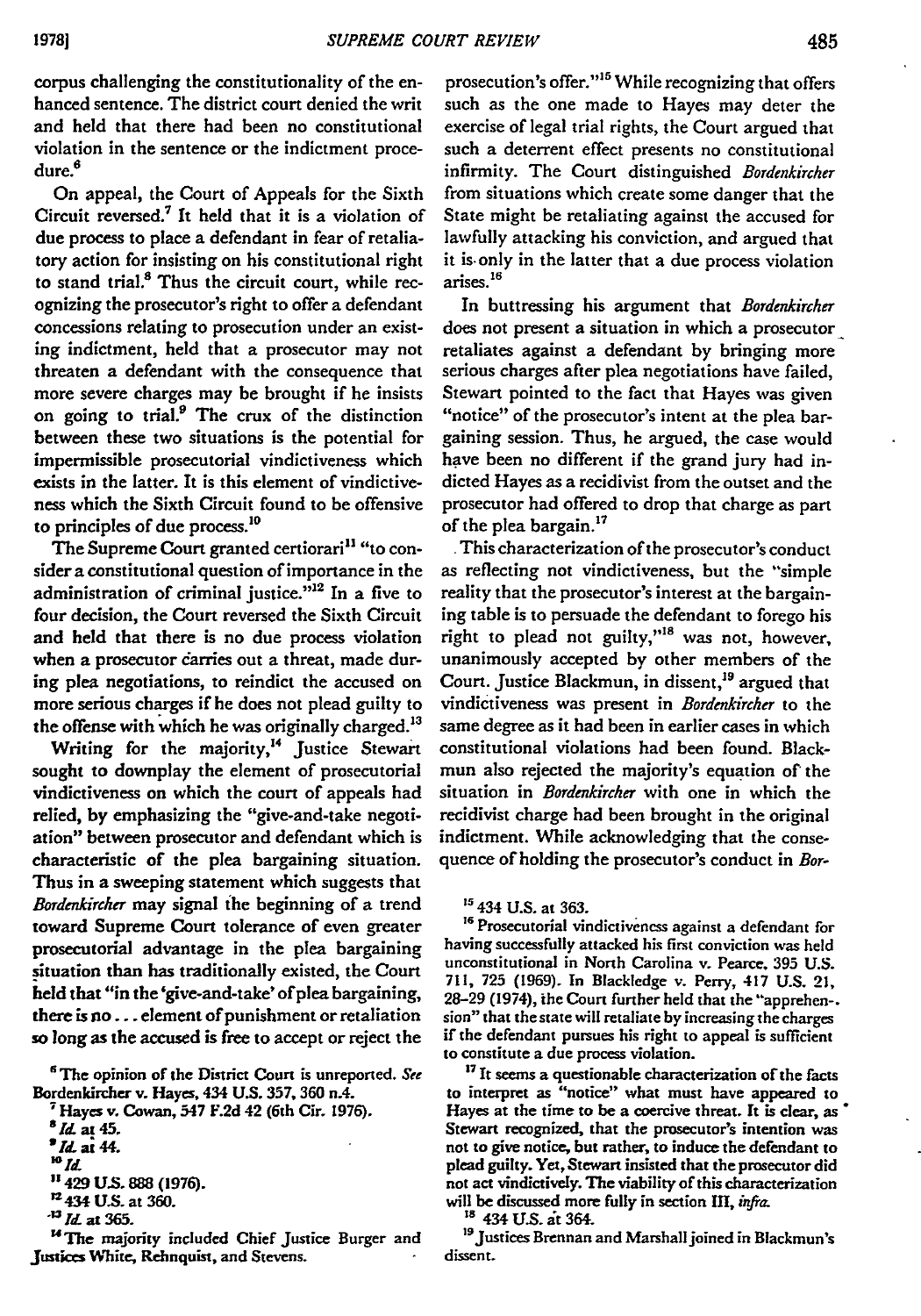*denkircher* invalid might be to encourage prosecutors to bring heavier charges initially, he nevertheless advanced several arguments in favor of holding the prosecution to its initial charge. First, he pointed to the socially desirable objective of keeping charging practices visible so that prosecutors will be forced to justify their charges to the public and so that the public can in turn evaluate the fairness of these charges.<sup>20</sup> Second, he noted that forcing prosecutors to bring all of their charges initially would lead them to reach charging decisions without any knowledge of the particular defendant's willingness to plead guilty. Thus, Blackmun reasoned, "the defendant who truly believes himself to be innocent and wishes for that reason to go to trial, is not likely to be subject to quite such a devastating gamble since the prosecutor has fixed the incentives for the average case."<sup>21</sup> Finally, such a policy would avoid the problem of the defendant's inability to assess the realistic likelihood that a prosecutor will in fact be able to procure an indictment which he threatens.

In a separate dissent, Justice Powell also considered the issue of whether, practically, the situation would have been any different had the recidivism

**."** 434 U.S. at 368-69 n.2 (Blackmun, J., dissenting). One might wonder whether in fact the visibility of charging practices would be enhanced if prosecutors were forced to bring all of their charges initially. Under the Court's holding in *Bordenkircher,* the prosecutor has to return to the grand jury after the defendant pleads innocent if he wishes to secure further indictment. **It** might be argued that tojustify an increased charge upon return to the grand jury would subject the prosecutor and his charging practices to greater public exposure than had he simply requested the higher charge initially. The practice of increasing charges would not, as Blackmun implies, be likely to remain secretly within the confines of the plea bargaining session. 2' 434 U.S. at 368-69 n.2 (Blackmun, **J.,** dissenting).

Upon close examination, however, the logic of this argument becomes elusive. The prosecutor who brings his charges initially, whether or not he fixes them for the average case, will fix them higher than the prosecutor who is permitted the option of making increased charges an element of his plea negotiations. The prosecutor in the former situation can only bargain down and thus to gain any bargaining leverage must start high. The prosecutor in the latter situation, on the other hand, need not set the stakes as high initially since he retains bargaining leverage in the form of potential further indictment throughout negotiations. The defendant in the former situation thus faces a high risk if he continues to insist on going to trial in the hopes of eliciting a better deal. Such risks are largely removed for the defendant in the latter situation since the parameters of the offer are known to him. This point will be developed more fully in section I **1,** *infra.*

charge been brought initially. However, rather than focussing on the policy issues surrounding that question, Powell concentrated on the facts of the particular case and thus identified the crucial question as whether the prosecutor might reasonably have charged Hayes under the Habitual Criminal Act in the first place. Given the fact that Hayes' third felony charge was for a relatively minor offense and given the circumstances surrounding his prior convictions, Powell inferred that the prosecutor's decision not to initially charge Hayes under the recidivist statute was a reasonable and responsible determination that the public interest would not be served **by** subjecting Hayes to a potential sentence of life imprisonment. Thus, Powell accorded great weight to the peculiar facts of the case, facts which the majority had relegated to a footnote. $^{22}$  Powell's approach highlighted the apparent attempt by the majority to downplay the glaring injustice of imposing a life sentence on a man who, despite two prior convictions including one committed as a teenager, had only forged a check for **\$88.30 . 2**

Powell also noted the majority's failure to characterize the prosecutor's conduct as vindictive. Thus, he concluded that **"[i]n** this case, the prosecutor's actions denied respondent due process because their admitted purpose was to discourage and then to penalize with unique severity his exercise of constitutional rights."<sup>24</sup>

**II**

To understand fully the Court's distinction between deterrence from exercising a legal right and retaliation for the exercise of such a right which is at the heart of Justice Stewart's opinion, a brief history of the Court's recent treatment of statutory, judicial, and prosecutorial encouragement of guilty pleas is helpful. There are two interwoven strands to this history. The first consists of a series of cases in which the Court has explicitly dealt with the determination of the voluntariness of guilty pleas

**<sup>22</sup>**434 U.S. at 359 n.3.

<sup>23</sup> Powell's language captures the unfairness of Hayes' plight:

Although respondent's prior convictions brought him within the terms of the Habitual Criminal Act, the offenses themselves did not result in imprisonment; yet the addition of a conviction on a charge of **\$88.30** subjected respondent **to** a mandatory sentence of imprisonment for life. Persons convicted of rape and murder often **are** not punished so severely.

*Id.* at **370** (Powell, **J.,** dissenting) (footnote omitted). <sup>24</sup>*Id.* at **372-73** (Powell, **J.,** dissenting).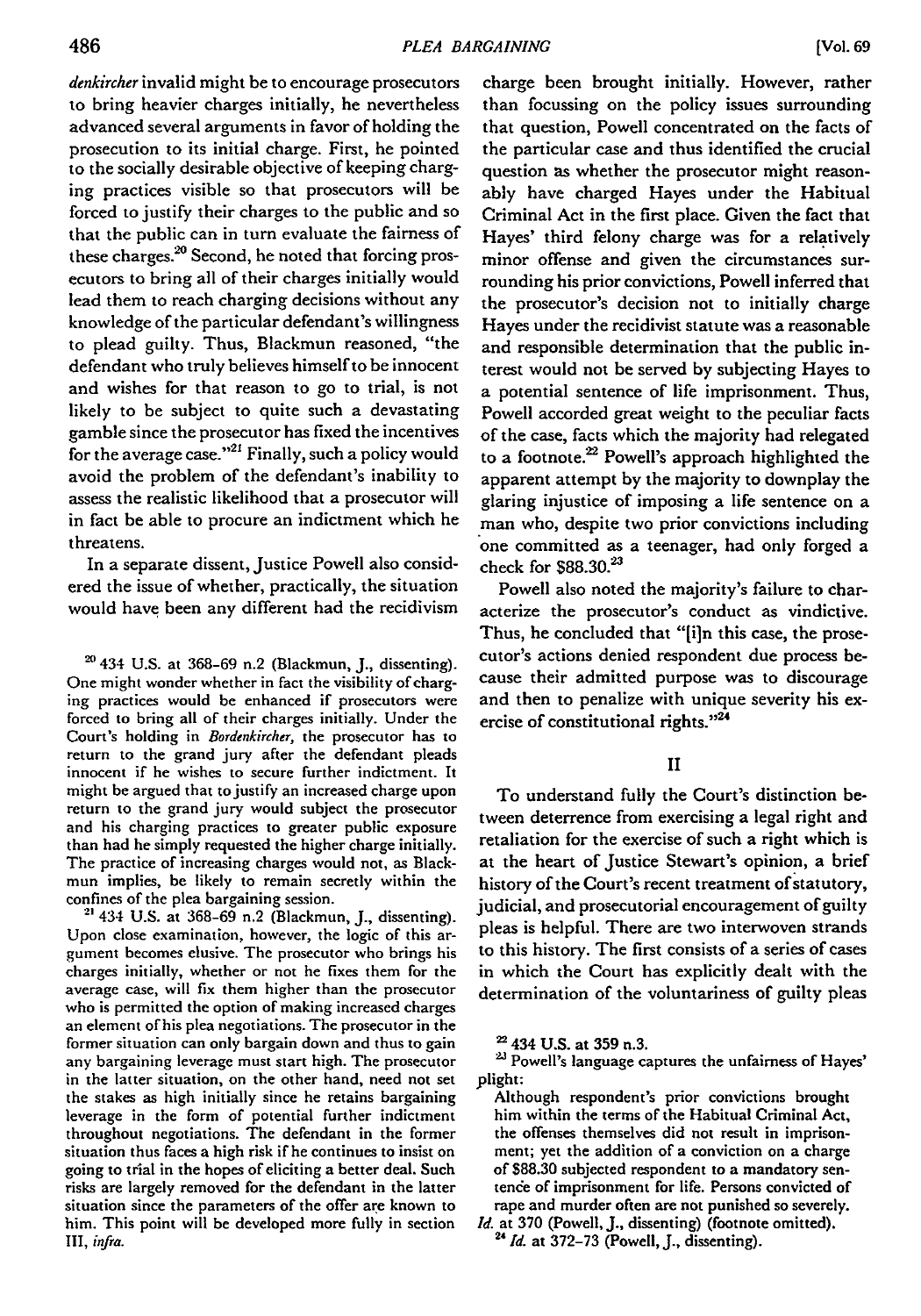in situations in which defendants have chosen to plead guilty rather than risk the potentially greater penalties attendant on pursuing their rights at trial.

In 1968, the Court in *United States v. Jackson*<sup>25</sup> invalidated a death penalty clause in the Federal Kidnapping Act,<sup>26</sup> which created an offense punishable by death upon ajury recommendation but limited to a maximum penalty of life imprisonment without such a recommendation. The statute set forth no procedure for imposing the death penalty on a defendant who either waived the right to jury trial, or who pleaded guilty,<sup>27</sup> but rather, it limited the death penalty to those defendants who asserted the right to contest their guilt before a jury.<sup>28</sup> The Court reasoned that the effect of this provision was "to discourage assertion of the fifth amendment right not to plead guilty- and to deter exercise of the sixth amendment right to demand a jury trial."<sup>29</sup> According to the Court, the provision thus imposed an impermissible burden on the exercise of constitutional rights and encouraged guilty pleas and waivers of jury trials which in particular cases might be constitutionally **involuntary.3 0**

**s <sup>3</sup> <sup>9</sup> 0 U.S. 570 (1968).**

**26 18** U.S.C. § 1201(a) **(1976).**

<sup>27</sup> 390 U.S. at 571.

<sup>28</sup> In *Jackson*, the Court explained that:

Under the Federal Kidnapping Act, therefore, the defendant who abandons the right to contest his guilt before a jury is assured that he cannot be executed; the defendant ingenuous enough to seek a jury acquittal stands forwarned that, if the jury finds him guilty and does not wish to spare his life, he will die. Our problem is to decide whether the Constitution permits the establishment of such a death penalty, applicable only to those defendants who assert the right to contest their guilt before a jury. **Id.** at 581.

**9** *id.*

**3'** In deciding whether a guilty plea meets constitutional standards of voluntariness, courts have traditionally inquired whether it was made "voluntarily" and "intelligently" with full understanding and appreciation of the consequences. Boykin v. Alabama, **395** U.S. **238,** 242 **(1968);** Parker v. North Carolina, **397** U.S. **790,** 801 **(1970).** However, asJustice Brennan noted in a dissenting opinion in *Parker:*

The concept of "voluntariness" contains an ambiguous element .... There is some intimation in the Court's opinions **...** that, at least with respect to guilty pleas, "involuntariness" covers *only* the narrow class of cases in which the defendant's will has been literally overborne. At other points, however, the Court apparently recognized that the term "involuntary" has traditionally been applied to situations in which an individual, while perfectly capable of rational choice, has been confronted with factors that the government may not constitutionally inject into the decision-making process **...** [For examplel

In the ten years since *Jackson*, the Court's approach to the determination of the voluntariness of guilty pleas has evidenced a retreat from the position articulated therein, with the effect that the rationale for *the Jackson* decision has been significantly undercut. In three 1970 cases,<sup>31</sup> for example, the Court held that a guilty plea is not involuntary simply because it is entered into so as to avoid the risk of a harsher sentence following a finding of guilt at trial. In each of these cases defendants entered into pleas of guilty to avoid potential imposition of death sentences **by** a jury. Each was dissuaded from exercising rights to a jury trial and from pleading not guilty, and thus was discouraged from asserting rights. In each case, however, the Court found no constitutional infirmity despite the claim **by** each defendant that *Jackson* compelled a contrary result.

In *Brady v. United States*,<sup>32</sup> the Court dealt with a challenge to the same kidnapping statute at issue in *Jackson.33* In **1959,** the defendant Brady was indicted under that statute before its death penalty provision had been invalidated **by** *theJackson* decision. He initially pleaded not guilty but changed his plea to guilty upon learning that his codefendant had pleaded guilty and intended to testify against him. After questioning Brady as to the voluntariness of his plea, the trial judge imposed sentence. In **1967,** Brady sought post-conviction relief on theground that the statute, because **of** its death penalty provision, operated to coerce his plea. Relief was denied **by** both the district court' and the court of appeals.<sup>35</sup> Brady argued in the Supreme Court that those decisions were inconsistent with the holding in *Jackson.* The Court disagreed and held that Brady's guilty plea was a "voluntary" and "intelligent" choice among available alternatives, which was not made invalid even though it may have been influenced **by** the fear of

<sup>404</sup>**F.2d** 601, 749 (10th Cir. **1969).** 3' <sup>404</sup>**F.2d 601** (10th Cir. **1969),** *a.Yd* **397** U.S. 742 **(1970).**

487

it has long been held that certain promises of leniency or threats of harsh treatment **by** the trial judge or the prosecutor unfairly burden or intrude upon the defendant's decision-making process.

**<sup>397</sup>** U.S. at **801-02** (citing Machibroda v. United States,

<sup>368</sup> U.S. **487** (1962)). **- <sup>31</sup>**Brady v. United States, **397** U.S. 742 **(1970);** Parker v. North Carolina, **397** U.S. **790 (1970);** North Carolina

v. Alford, 400 U.S. **25** (1970). **<sup>32</sup><sup>3</sup> <sup>9</sup> 7 U.S.** 742 **(1970).**

**<sup>:33</sup> 18 U.S.C. §** 1201(a) **(1976).**

<sup>&</sup>lt;sup>34</sup> After an evidentiary hearing, the district court found that the plea was voluntary. *See* Brady v. United States,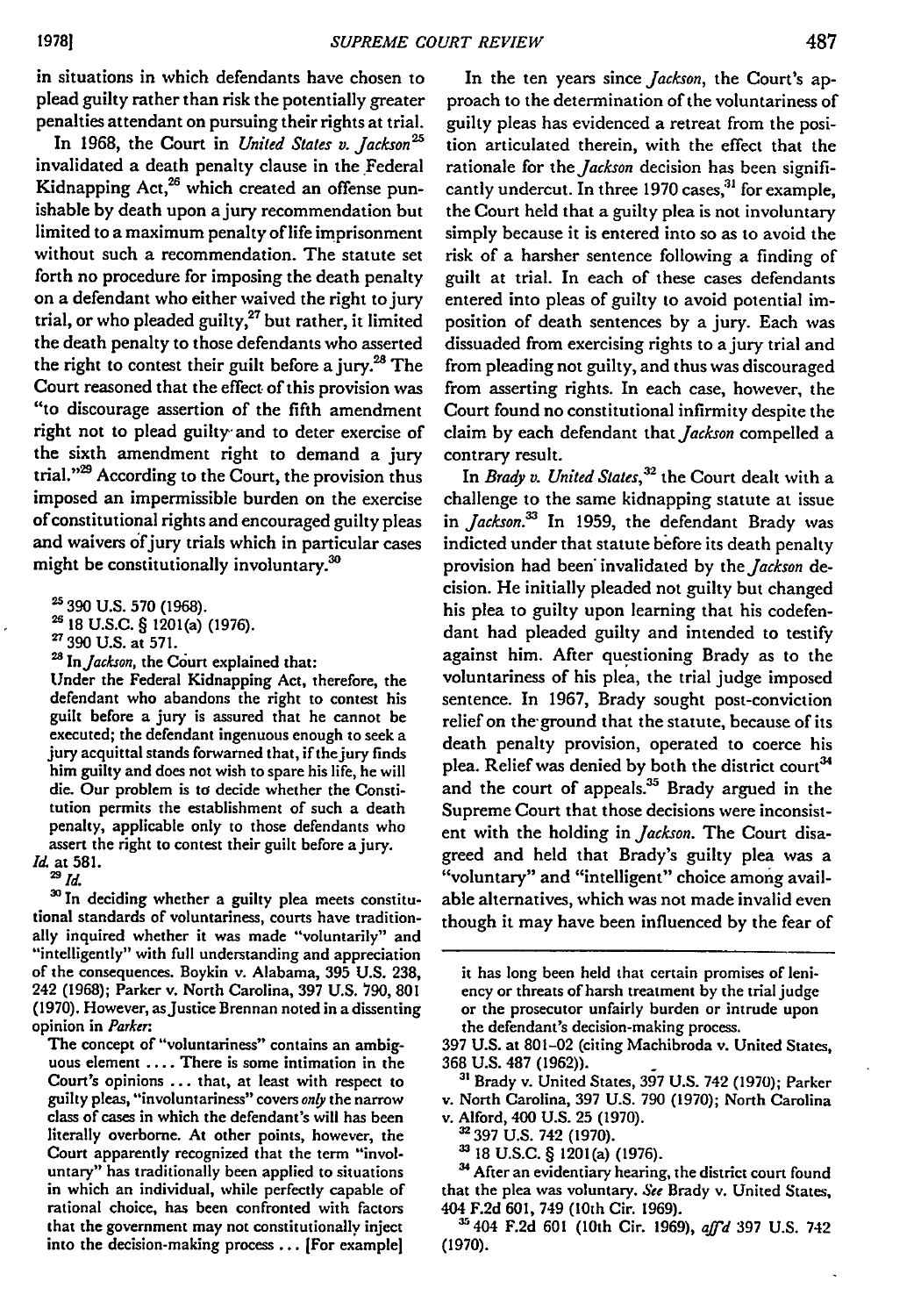a possible death penalty if the conviction were obtained.<sup>36</sup> The Court distinguished *Jackson* by noting that the Court there had merely prohibited the imposition of the death penalty under the kidnapping statute. According to the Court in *Brady, 'Jackson* ruled neither that all pleas of guilty encouraged by the fear of a possible death sentence are involuntary pleas nor that such encouraged pleas are invalid whether involuntary or not."<sup>37</sup>

In *Parker* **v.** *North Carolina,38* over a vigorous dissent by Justice Brennan, the Court, relying on *Brady,* declined to overturn a guilty plea although it was influenced by a statutory scheme very similar to the one invalidated *in Jackson.* In 1964, Parker was indicted in North Carolina for first-degree burglary, an offense then punishable by death unless a plea of guilty was entered, in which case the punishment was life imprisonment. Thus, as in *Jackson,* a defendant could avoid the possibility of a death penalty on a capital charge by pleading guilty to the charge. In *Parker,* the defendant had pleaded guilty and was sentenced to life imprisonment. He sought post-conviction relief claiming *inter alia39* that his guilty plea was involuntary because it was coerced by the statutory scheme. In rejecting his claim, the Supreme Court reaffirmed the holding in *Brady* that an otherwise valid plea is not made involuntary because it was influenced by the defendant's desire to avoid the risk of more severe punishment.<sup>40</sup> In dicta the Court noted that *underJackson* it might have been unconstitutional to impose the death penalty for first-degree burglary under the North Carolina scheme, $41$  but declined to draw from this any implications as to the validity of Parker's guilty plea and attendant life sentence.

<sup>36</sup> The Court continued:

We decline to hold, however, that a guilty plea is compelled and invalid under the Fifth Amendment whenever motivated by the defendant's desire to accept the certainty or probability of a lesser penalty rather than face a wider range of possibilities extending from acquittal to conviction and a higher penalty authorized by law for the crime charged. 397 U.S. at 751.

**<sup>37</sup>***Id.* at 747.

**<sup>38</sup>**397 U.S. 790 (1970). **.9** Parker also argued that his guilty plea was the product of a coerced confession and that his indictment was invalid because it was returned by a grand jury from which members of his race had been systematically excluded. The Court rejected the first contention, *id.* at 796, and declined to consider the second because it had been rejected by the North Carolina Court of Appeals on an independent and adequate state procedural ground, namely that Parker's claim was not timely. *Id.* at 798.

*' Id.* at 795. <sup>41</sup>*Id.* at 794-95.

In *North Carolina v. Alford,4 <sup>2</sup>*again over Justice Brennan's dissent, the Court went even further and upheld a plea of guilty which was induced by a threat to subject the defendant to the risk of death even where the record demonstrated that the actual effect of the threat was to induce a guilty plea from a defendant who continued to claim innocence. The *A/ford* Court maintained that when a guilty plea represents a voluntary and intelligent choice among available alternatives, it is not compelled within the meaning of the fifth amendment even if it was entered to avoid the possibility of the death penalty.<sup>43</sup>

What emerges from these cases are two inconsistent holdings. On the one hand, the Court has held it unconstitutional for a prosecutor to discourage the right not to plead guilty and the right to go to trial by exposing to the risk of death only defendants who exercise those rights. This is the import *of Jackson;* but note its implications. Since the defendant has no option but to plead guilty or to plead not guilty and go to trial,<sup>44</sup> the effect of discouraging pleas of not guilty must necessarily be to encourage pleas of guilty. Thus if it is unconstitutional to discourage pleas of not guilty, logically it must be equally unconstitutional to encourage pleas of guilty. But the holdings in *Brady, Parker* and *A/ford* are at variance with the logic of this argument. Those cases hold that it is *not* unconstitutional to encourage guilty pleas by exposing to the risk of death only those defendants who exercise their rights to plead not guilty and to go to trial.

In light of this apparent logical inconsistency, one might wonder what policy the Court is implementing in departing from the rationale *in Jackson.* **Why** has the Court in *Brady, Parker* and *A/ford* indicated such seeming unwillingness, despite the holding in *Jackson,* to eliminate government imposed choices in the criminal process even where they have the effect of discouraging the exercise of constitutional rights?<sup>45</sup> The opinion in *North Carolina v. Alford*<sup>46</sup> provides some clues as to the source of this unwillingness. In *A/ford,* the Court held that "[a]n individual accused of crime may voluntarily, knowingly, and understandingly consent to the

42 **400 U.S. 25 (1970).**

*43Id.* at **39.**

<sup>4</sup>**Of** course a defendant may plead *noto contendere* but the effect of this plea is the same as a guilty plea.

Justice Brennan in his dissent in Parker v. North Carolina, **397 U.S. 790 (1970),** characterized this development as "a design to insulate all guilty pleas from subsequent attack no matter what influences induced them." **397 U.S.** at **800** (Brennan, J., dissenting). 4" 400 **U.S. 25 (1970).**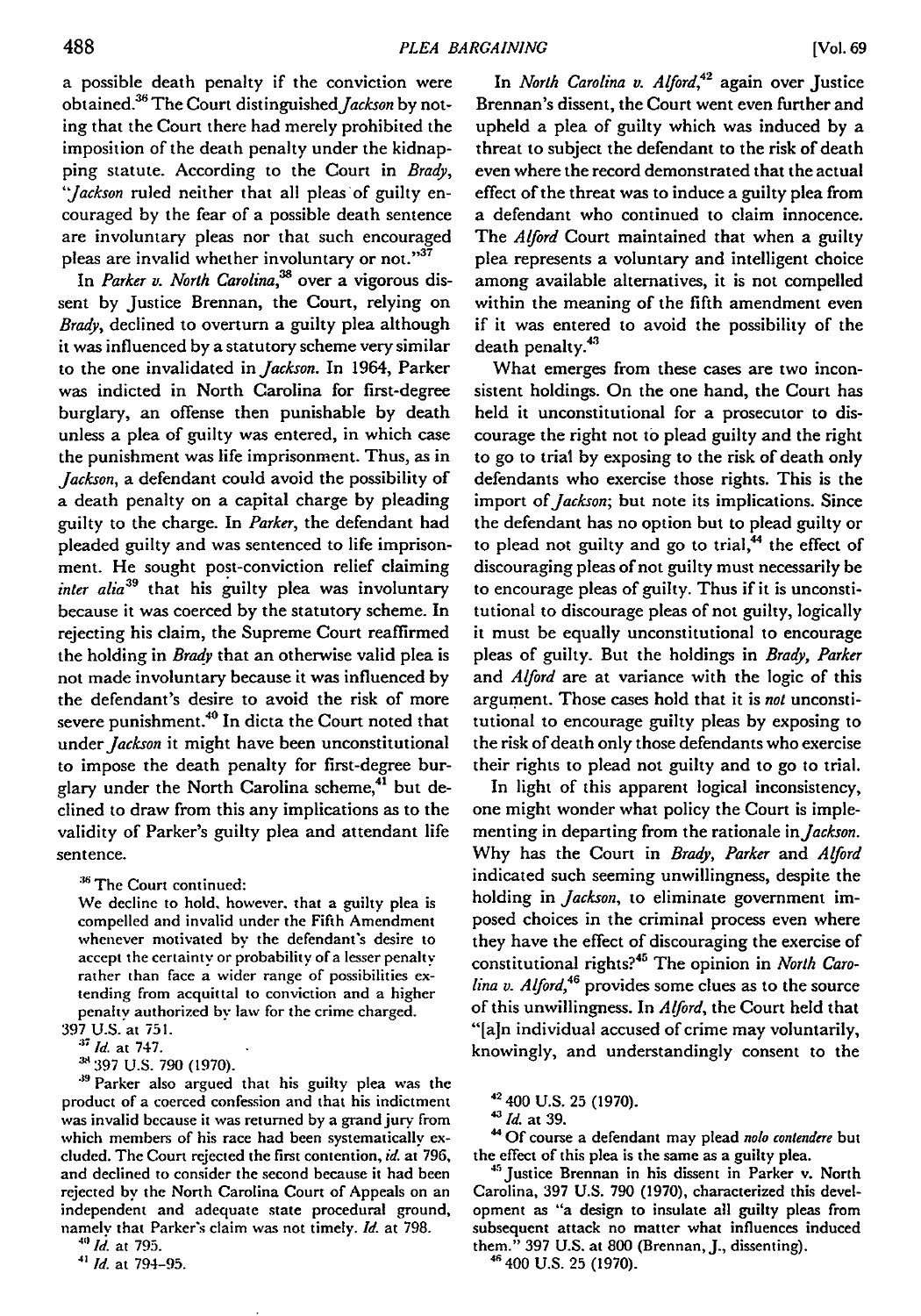imposition of a prison sentence even if he is unwilling or unable to admit his participation in the acts constituting the crime."<sup>47</sup> The Court's subsequent language indicates that its objective in so holding was to preserve the availability of choice for defendants who might conclude that it is in their interest to avoid the risks of trial. As the *Alford* court explained:

Here the State had a strong case of first-degree murder against Alford. Whether he realized or disbelieved his guilt, he insisted on his plea because in his view he had absolutely nothing to gain **by** a trial and much to gain **by** pleading. Because of the overwhelming evidence against him, a trial was precisely what neither Alford nor his attorney **de**sired. Confronted with the choice between a trial for first-degree murder, on the one hand, and a plea of guilty to second-degree murder, on the other, Alford quite reasonably chose the latter and thereby limited the maximum penalty to a 30-year term.<sup>48</sup>

**A** second reason why the Court may be declining to invalidate guilty pleas which are encouraged **by** government imposed choices is suggested **by** the Court in *Brady.49* There, the Court stated that:

**The** more promptly imposed punishment after an admission of guilt may more effectively attain the objectives of punishment; and with the avoidance of trial, scarce judicial and prosecutorial resources are conserved for those cases in which there is a substantial issue of the defendant's guilt or in which there is substantial doubt that the State can sustain its burden of proof.<sup>50</sup>

Perhaps it is fair to say that this strand of cases reflects not, as Brennan would have it, "a design to insulate all guilty pleas from subsequent attack,"<sup>51</sup> but rather a conscious decision to preserve the availability of choice for defendants who may bene**fit** from such choice and to conserve scarce trial resources for cases in which they are most crucial. Thus while the Court's holdings in this area reflect logical inconsistencies, there are policy reasons which may underlie the Court's shift in view and its seemingly increased willingness to tolerate gov**ernment** efforts to induce guilty pleas.

The trend reflected in the preceding line of cases raises the question of whether there are any limits on the degree to which government may act to induce guilty pleas. It is in the other strand of

**47400 U.S.** at **37. 4397 US.** 742 **(1970).** <sup>w</sup>*Id* at **752.** *<sup>51</sup>Se* note 45 *supra.*

recent Supreme Court decisions in this area that the delineation of such limits emerges. These cases present factual situations in which the defendants, unlike those in the cases noted above, have refused to be discouraged in the assertion of their rights despite the potential risk of increased sentences. As a consequence they have faced increased charges or increased sentences and have challenged these results as violations of due process because they impose penalties on the exercise of constitutional rights. The Court's response to these challenges has been to distinguish between situations in which actual vindictive motive or the potential for vindictive motive is present and those in which such potential is minimal, and to find due process violations only in the former. Thus, in *North Carolina* **v.** Pearce,<sup>52</sup> in which a defendant, following an appeal and reconviction, was subjected to a greater punishment than that imposed at his first trial, the Court held that due process requires that:

[Vjindictiveness against a defendant for having successfully attacked his first conviction must play no part in the sentence he receives after a new trial. And since the fear of such vindictiveness may unconstitutionally deter a defendant's exercise of the right to appeal or collaterally attack his first conviction, due process also requires that a defendant **be** freed of apprehension of such a retaliatory motivation on the part of the sentencing judge.<sup>53</sup>

Accordingly, the Court **held** that whenever ajudge imposes a more severe sentence on a defendant upon retrial, his reasons must affirmatively appear.<sup>54</sup>

While the theme of deterrence from exercising constitutional rights as the source of a due process violation is clearly present in the *Pearce* opinion (following as it did only one year *afterJackson),* it is the element of retaliation that the Court continued to find offensive to due process. Thus in *Colton* **v.** *Kentucky,55,* the Court declined to extend the holding in *Pearce* to Kentucky's two-tiered criminal justice system which allows a misdemeanor defendant convicted in an inferior trial court to seek retrial *de novo* in a court of general jurisdiction. In *Colton,* the Court upheld the imposition of increased sentences at the second trial. In distinguishing *Pearce,* the *Colton* Court noted that since the Kentucky procedure involves a completely new determination of guilt or innocence **by** a different court than is involved in the initial trial, there is no

2395 **U.S.** 711 **(1969).** <sup>53</sup> *Id.* at 725. <sup>54</sup> *Id.* at 726. <sup>55</sup> 407 U.S. 104 (1972).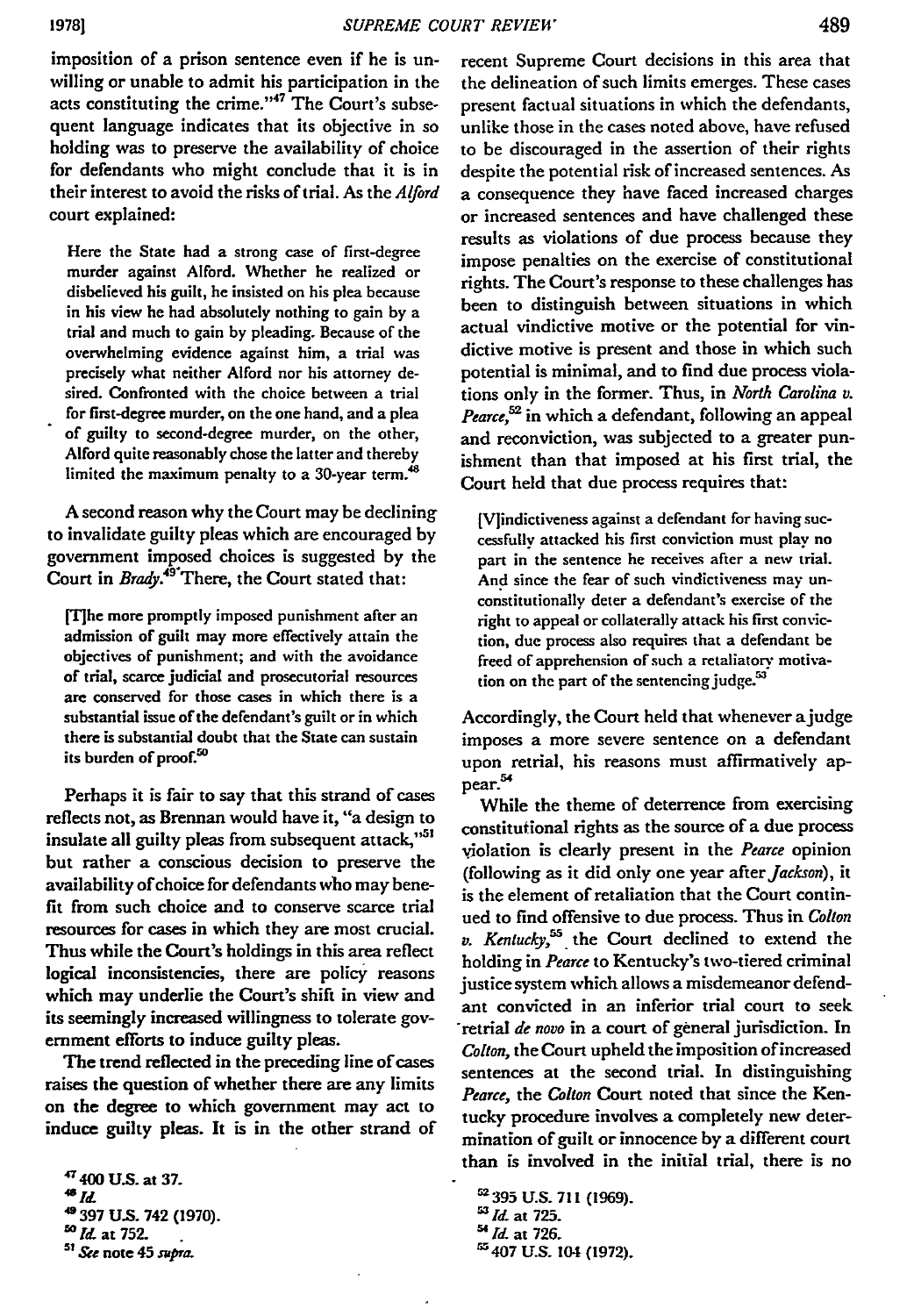motive to deal more strictly with a *de novo* defendant than with any other defendant and thus the potential for personal vindictiveness is absent.<sup>56</sup> In *Chaffin v. Stynchcombe,57* the Court adopted a similar rationale in upholding the imposition of a higher sentence on retrial by a jury which is uninformed as to the earlier sentence. The *Chaffin* Court reasoned that the likelihood that a jury would impose an increased sentence out of vindictiveness was **mini**mal.

In *Blackledge v. Perry*,<sup>58</sup> the holding in *Pearce* was made applicable to prosecutors. Thus, the Court held that it is a violation of due process for a state to initiate more serious charges than initially brought against a defendant upon that defendant's invocation of a statutory right to appeal. The focus on the potential for vindictiveness is clear from the Court's language:

**A** prosecutor clearly has a considerable stake in discouraging convicted misdemeanants from appealing and thus obtaining a 'trial *de novo* in the Superior Court, since such an appeal will clearly require increased expenditures of prosecutorial resources before the defendant's conviction becomes final, and may even result in a formerly convicted defendant's going free. And, if the prosecutor has the means readily at hand to discourage such appeals-by "upping the ante" through a felony indictment whenever a convicted misdemeanant pursues his statutory appellate remedy-the State can insure that only the most hardy defendants will brave the hazards of a *de novo* trial.59

The principle that emerges from this second strand of cases is that where the exercise of a constitutional right is penalized by actual vindictiveness or is threatened by a realistic likelihood of vindictiveness, the potential for deterring future exercises of such rights reaches a constitutionally impermissible level. The distinction, then, between the *Brady-Parker-A/ford* strand of cases and the *Pearce-Colton-Chaffin-Perry* strand lies in the absence of vindictiveness in the former which prevents the deterrent effect from rising to the level of constitutional violation.<sup>60</sup>

6" As Justice Brennan has argued in dissent in *Parker,* **397** U.S. at 799, and *Alford,* 400 U.S. at 39, the distinction between deterrence of the exercise of constitutional rights and retaliation for their exercise is not without problems. For example, the anomalous result of this pattern of decisions is that those defendants who resist the pressure

The decision in *Bordenkircher v. Hayes* represents a significant departure from this state of the law. While Justice Stewart refused to recognize the prosecutor's conduct in *Bordenkircher* as vindictive, vindictiveness was present in *Bordenkircher* to the same degree as it was thought to be in *Pearce*<sup>61</sup> and in *Perry.62* In *Bordenkircher,* the prosecutor admitted that his intent in threatening further indictment was to discourage the defendant from exercising his right to trial.<sup>63</sup> In *Bordenkircher*, just as in *Perry*, the prosecutor sought to discourage the exercise of constitutional rights by "upping the ante" through a more serious indictment. That the Court now chooses to characterize this conduct as a natural and legitimate consequence of the prosecutor's interest at the bargaining table signals a narrowing of the broad language in *Pearce* and in *Perry.* Those cases can no longer be viewed as standing for the proposition that where the exercise of a constitutional right is threatened by vindictive retaliation a due process violation lies. Rather, their impact has been limited to their facts such that vindictiveness is only constitutionally impermissible when it is attendant on the exercise of a defendant's legal right to attack his original conviction.

One might wonder why it makes sense to distinguish between vindictiveness in the context of an appeal and vindictiveness for the exercise of other legal rights;<sup>64</sup> the potential for deterring the exer-

to plead guilty are likely to receive relief where such a choice subjects them to more severe punishment because the Court will likely view that result as a product of judicial, or prosecutorial, vindictiveness or of statutory discouragement of the exercise of trial rights as in United States v. Jackson, **390** U.S. **570** (1968). On the other hand, those defendants who succumb to the same pressure and are induced to surrender their constitutional rights are left without any remedy at all. *See* Parker v. North Carolina, **397** U.S. at 807 (Brennan,J. dissenting). *Bordenkircher* may have altered this result at least in the context of plea bargaining so that both types of defendants are left in an equally unenviable position. **<sup>61395</sup>**U.S. **711** (1969).

- 
- **62417 U.S.** 21 (1974).
- **63** 434 **U.S.** at **358** n.1; *Id.* at **361** n.7.

**64** Indeed Blackmun in his *Bordenkircher* dissent levels this criticism against the majority:

Prosecutorial vindictiveness, it seems to me, in the present narrow context, is the fact against which the Due Process Clause ought to protect. **I** perceive little difference between vindictiveness after what the Court describes, **..** as the exercise of a "'legal right to attack his original conviction," and vindictiveness in the "give-and-take negotiation common in plea bargaining."

434 **U.S.** at 367-68 (Blackmun, **J.,** dissenting).

*<sup>56</sup> Id.* at 116-17.

**<sup>57</sup>**412 U.S. 17 (1973).

<sup>&</sup>lt;sup>58</sup> 417 U.S. 21 (1974).

**<sup>5</sup>** *Id.* at 27-28.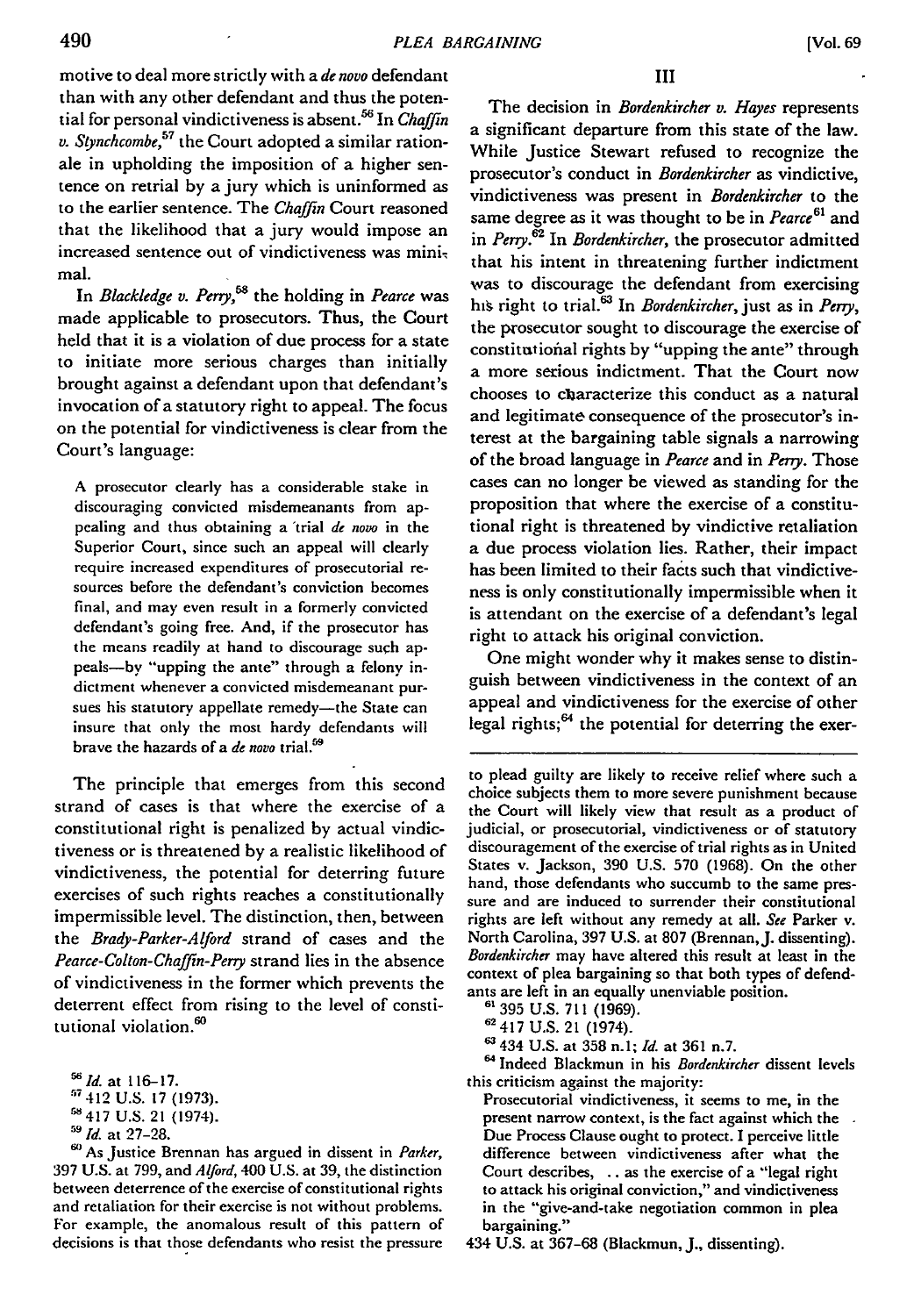cise of such rights would seem to be the same in either case. The Court's answer is to point to the plea bargaining situation and to say, in effect, that in that context, the concept of vindictiveness does not exist. This is a difficult conclusion to accept. To characterize the prosecutor's conduct in *Bordenkircher* as anything but vindictive is at best counterintuitive. Yet, a careful examination of the consequences for the defendant of not allowing prosecutors to use the leverage of further indictments to elicit guilty pleas suggests a reason for the Court's position.

The viability of plea bargaining depends on the assumption that it is mutually advantageous for defendant and prosecutor to avoid going to trial.<sup>65</sup> Each is willing to make certain concessions to avoid that outcome. The defendant's bargaining power derives from the prosecutor's desire to avoid the costs of trial and perhaps also the risks of losing the case if his evidence is less than conclusive. The degree of leverage a defendant in any particular case has is fixed. Nothing he does will diminish or enhance it. The prosecutor's bargaining power, on the other hand, is determined **by** several factors, the most important of which is the degree of risk which he makes attendant on going to trial and thus on the charge under which he secures an indictment. To induce a defendant to plead guilty, the prosecutor must be able to offer a sufficiently reduced penalty to make the risks of trial seem too great. The prosecutor can enhance, his leverage **by** increasing the differential between the charge under which he secures the indictment and the bargain he is ultimately willing to strike. *Bordenkircher* raises the question of whether he must make his decision as to the "stakes" before the plea bargaining session begins and thus fix his bargaining leverage initially or whether he can preserve some flexibility until he sees how determined the defendant is to go to trial. As noted earlier,<sup>66</sup> Justice Blackmun argued that the choice should be made initially. Yet it may be that the defendant in fact fares better if the prosecutor can preserve the option of increasing the charges after plea negotiations.

**If** the prosecutor is forced to make his charging commitment initially, he will overcharge so as to preserve leverage in plea negotiations. Under such circumstances, the defendant who wishes to avoid trial must make his decision as to whether or not to accept the prosecutor's offer based on a guess as to whether the offer is or is not the best one he will get. Is the prosecutor bluffing or is he truly unwilling to make further concessions to avoid trial? The defendant is faced with the choice of accepting an offer which may or may not be the best one he can get, or insisting on going to trial in the hopes that the prosecutor will offer greater leniency. But here the stakes of guessing wrong are high. The defendant, knowing that if he holds out for a better offer and it is not forthcoming he will face serious charges at trial, will probably accept a less advantageous offer than the defendant for whom the costs of being mistaken are less great. Thus because of the high initial stakes, the defendant is likely to end up with less than the best offer the prosecutor was willing to make.

Consider, on the other hand, the situation in which the prosecutor's leverage continues throughout the bargaining session in the form of the availability of further indictment. Here the prosecutor need not overcharge initially. Most likely his initial charge will be somewhere between the charge he would have made if further indictments were precluded and the lowest offer he is willing to make. Much of the uncertainty as to whether the defendant has the best offer he will get is therefore removed. Because the prosecutor has not heavily overcharged initially, his bottom line is most likely set or at least approached in his initial offer. It is unlikely that he will make many additional concessions. Instead, the defendant's uncertainty is as to whether the prosecutor will indeed seek, or will be able to secure, the further indictments he threatens if the defendant insists on trial. Thus, the defendant is faced with accepting what he knows is probably the best offer he will get or risking trial on a charge which is at worst the one the prosecutor has threatened but which is potentially less severe if the prosecutor was bluffing and either cannot or does not wish to secure the indictment he threatened. In this case, then, the boundaries of the deal are known to the defendant. He need not guess as to whether the prosecutor will bargain further. If he chooses to plead guilty he can rest fairly sure that the offer was the best he could get. If he insists on trial, at worst the situation is no different than if the prosecutor had overcharged initially, and, in many instances, he may be better off.

Viewed in this context, it does not make sense to characterize the prosecutor who threatens further indictment during plea negotiations as vindictive. He is simply exercising an alternate form of leverage. In order for the concept of plea bargaining to

*<sup>5</sup>See* Brady v. United States, **397** U.S. at **752.**

*<sup>66</sup>See* notes **19-21** and accompanying text *supra.*